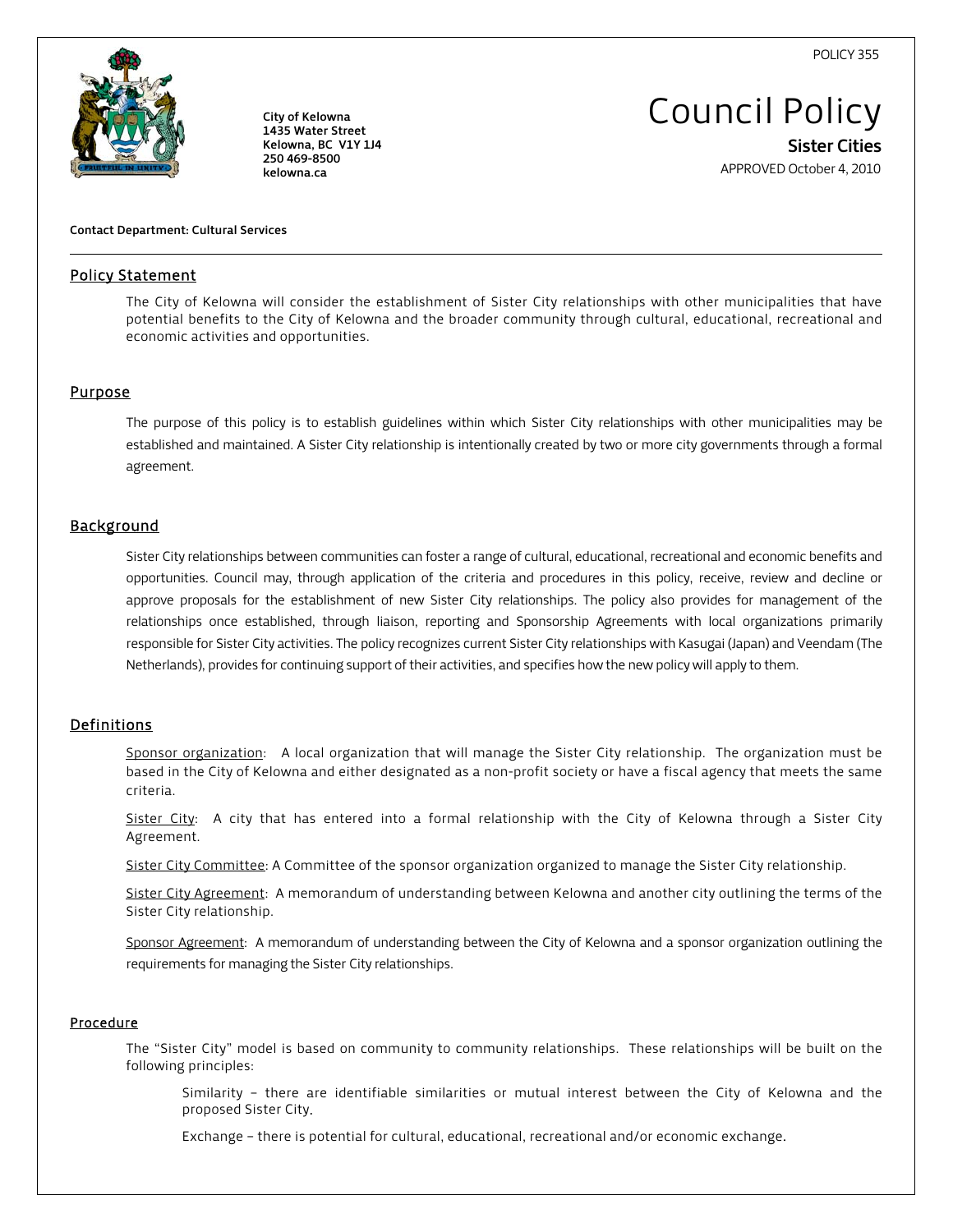Reciprocity – As a Sister City there are reciprocal benefits and opportunities for both parties to develop relationships through cultural, educational, recreational and economic activities.

Community driven – there is active leadership, involvement and support by the community, through an existing organization or business, to both establish and maintain the relationship.

Strategic Benefit – the short-term and long-term benefits of the relationship outweigh the public costs of entering into or maintaining the relationship.

Exclusivity & Proximity – the City of Kelowna does not have a Sister City relationship with any other municipality in the same country or within close proximity of a proposed Sister City location

Stability – the country in which the Sister City is situated has a stable political climate as determined by the Department of Foreign Affairs and International Trade (DFAIT). http://travel.gc.ca/news-warnings/warnings

## a. Criteria

- 1. Sister City relationships may only be established by resolution of Council of the City of Kelowna. Council has the discretion to accept or reject proposals and its decision will be final.
- 2. City Council may also consider the number of existing Sister City relationships already in place and may determine at any time that no further Sister City relationships will be established.
- 3. The following criteria will be applied in reviewing a proposal to establish a Sister City relationship:
	- The proposed relationship reflects the principles of similarity, exchange, reciprocity, strategic benefit, exclusivity and stability expressed in this policy
	- There is active leadership, involvement and support by the community in the proposed Sister City
	- There is a lead sponsoring organization in each City which has the capacity to fulfill the responsibilities within the Sister City relationship including:
		- Provision of regular committee meeting minutes and annual work plans, budgets and reports to municipal officials.
		- o Representation at official and community events and celebrations.
		- o Facilitation of exchange visits between the two cities at least once every 5 years.
		- o Provision of volunteer and financial resources to support the relationship.
		- o Establishment of an active working Committee which is inclusive and reflective of its host community and has provided for ongoing recruitment.

## b. The Proposal Process

- 4. Prior to initial consideration by Council the Sponsor Organization must submit to the Cultural Services Branch of the City of Kelowna a detailed written proposal including the following information:
	- Name of Municipality and Country of the proposed Sister City;
	- Demographic profile of the proposed Sister City;
	- Description of the short and long term benefits to both cities including identifiable similarities and mutual interest;
	- Summary of the Sponsor Organization's activities to date;
	- A three-year work plan projected from the date of City Council preliminary approval, including arrangements for formalizing the relationship;
	- Budget for the work plan with identified funding sources including a detailed fundraising plan to ensure that the Sponsor Organization is financially self-sufficient;
	- Description of the proposed Sister City's expectations for the relationship with Kelowna;
	- Letters of commitment from members of the Sponsor Organization supporting the intent to become active members of the Sister City Committee;
	- List of at least 10 Kelowna residents interested in becoming members of the Sponsor Organization indicating their intention to participate in the sister city relationship. The list will include address, phone number and email address for each person;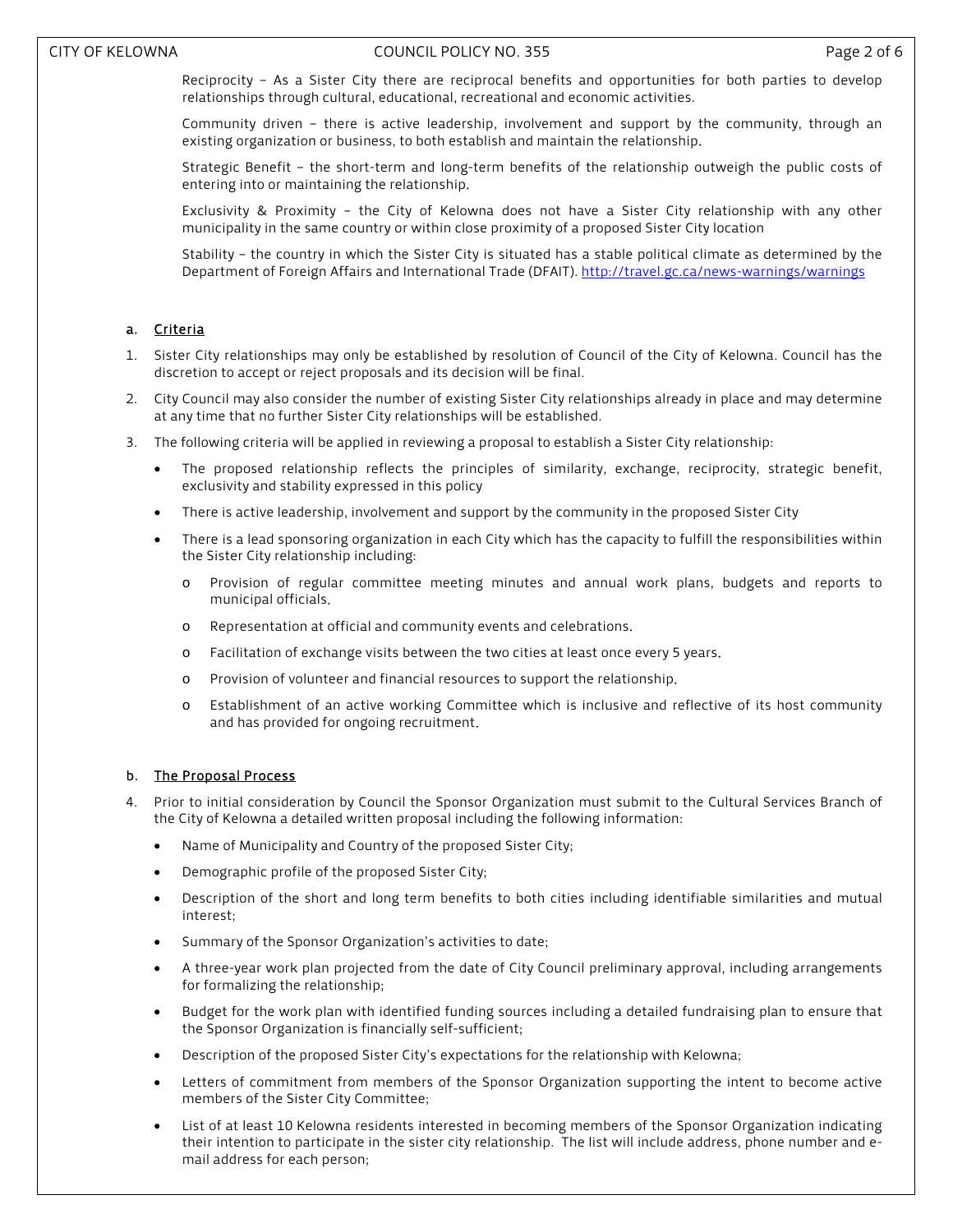### CITY OF KELOWNA COUNCIL POLICY NO. 355 Page 3 of 6

- If the request is coming from outside Kelowna to Mayor and Council then a letter of invitation is required from the Mayor of the proposed sister city and the Sponsor Organization; and
- Letters of collaboration from businesses, educational institutions or other parties.
- 5. Upon receipt of a proposal, City staff will review the proposal against the principles and criteria in this policy and provide recommendations to City Council.

## c. Establishment Process

- 6. If the Sister City relationship has been recommended by Cultural Services staff and given approval to proceed by City Council, the following actions will be taken:
	- a) The proponent will be notified in writing;
	- b) A formal letter of interest will be forwarded from the Mayor of Kelowna to the Mayor of the proposed Sister City;
	- c) A Sister City Agreement is developed with the Sister City for an initial term of three (3) years with provision for renewal; and
	- d) A Sponsor Agreement is developed with the Sponsor Organization in Kelowna for an initial term of three (3) years with provision for renewal (sample attached). Based on the proposal, staff recommendations and Council direction, the Sponsor Agreement may or may not provide for financial support from the City for the Sponsor Organization's sister city activities.
- 7. The final agreements will be presented to Council to formally establish the Sister City relationship and a formal signing ceremony is arranged by City staff.
- 8. All Sister City relationships, including new relationships approved pursuant to this Policy, and relationships in existence at the time this Policy is approved, may benefit from ongoing base budget allocated specifically for expenses associated with:
	- a) Kelowna hosting visiting delegations from Sister Cities; and
	- b) Purchase of gifts to be given by City of Kelowna Council members when visiting Sister City hosts.

This budget is not to be used for travel expenses. Expenditures from this budget must be approved by Council.

- 9. At least 6 months prior to the expiry of the initial three (3) year term, an assessment will be undertaken by Cultural Services staff and representatives from the Sponsor Organization to determine whether the goals and objectives of the relationship have been met. If the assessment is favourable and all parties wish to continue the relationship, the Sponsor Organization will provide a formal request for renewal, specifying its preferred renewal period, supported by a workplan for the renewal period.
- 10. If the assessment is unfavourable or if Council deems it necessary for any reason, the Sister City relationship may be ended at the expiry of the initial three (3) year term upon direction from City Council. In this event, all privileges and obligations associated with the Sponsor Agreement and the Sister City Agreement will be at an end.

## d. Application of this Policy to existing Sister City relationships

- 11. The Kelowna Kasugai Sister City Association (KKSCA) and the Kelowna Veendam Sister City Association (KVSCA) may continue to submit an annual letter of request to the City for allocated ongoing base budget provided that:
	- a) The request is received no later than December 1 of the year preceding the budget year;
	- b) The request is supported by financial statements and any other documentation requested by the City, demonstrating that the Association has raised sufficient funds to match or exceed the amount of funding requested from the City; and
	- c) If the request for base budget exceeds \$2,500, Council approval is required and will be based on the proposed use of the funds, demonstrated matching of the funds through other sources, and financial need.
- 12. For 2015 and all subsequent budget years, any Sister City Association wishing to obtain funding from the City of Kelowna exceeding the allocated ongoing base budget will be required to submit an application for funding through a City of Kelowna grant program. In order to be eligible for application-based grants, the applicant must meet the criteria in the program guidelines, which may include a requirement to forego base budget funding in the year of the application.
- 13. Sections 6(d), 8 and 9 of this Policy will apply to the KKSCA and the KVSCA effective upon adoption of this Policy, and both Associations will be required to enter into a Sponsor Agreement.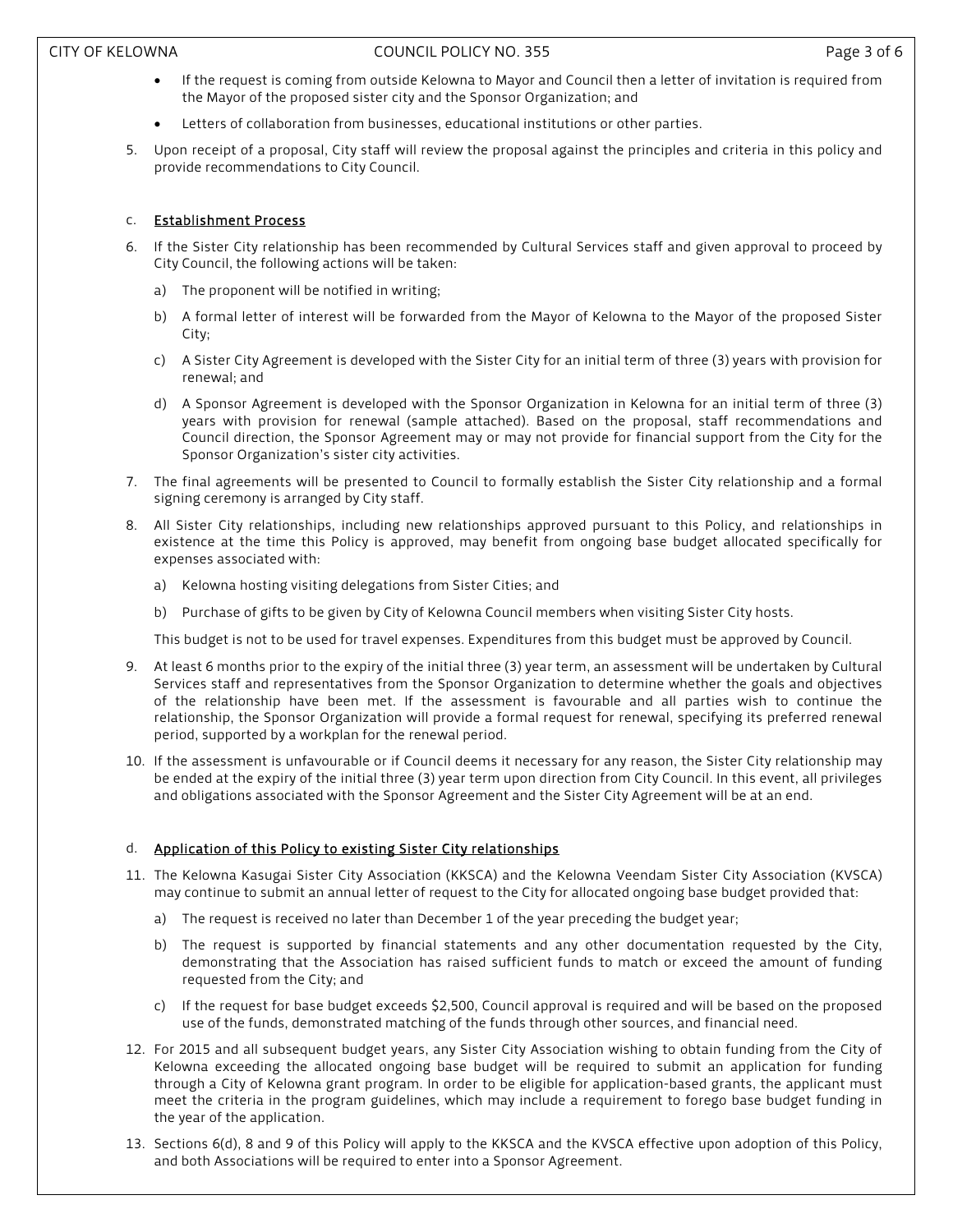# **Amendments**

R550/14/07/28 – Amended base budget for hosting and gifting at Council's discretion R944/10/10/04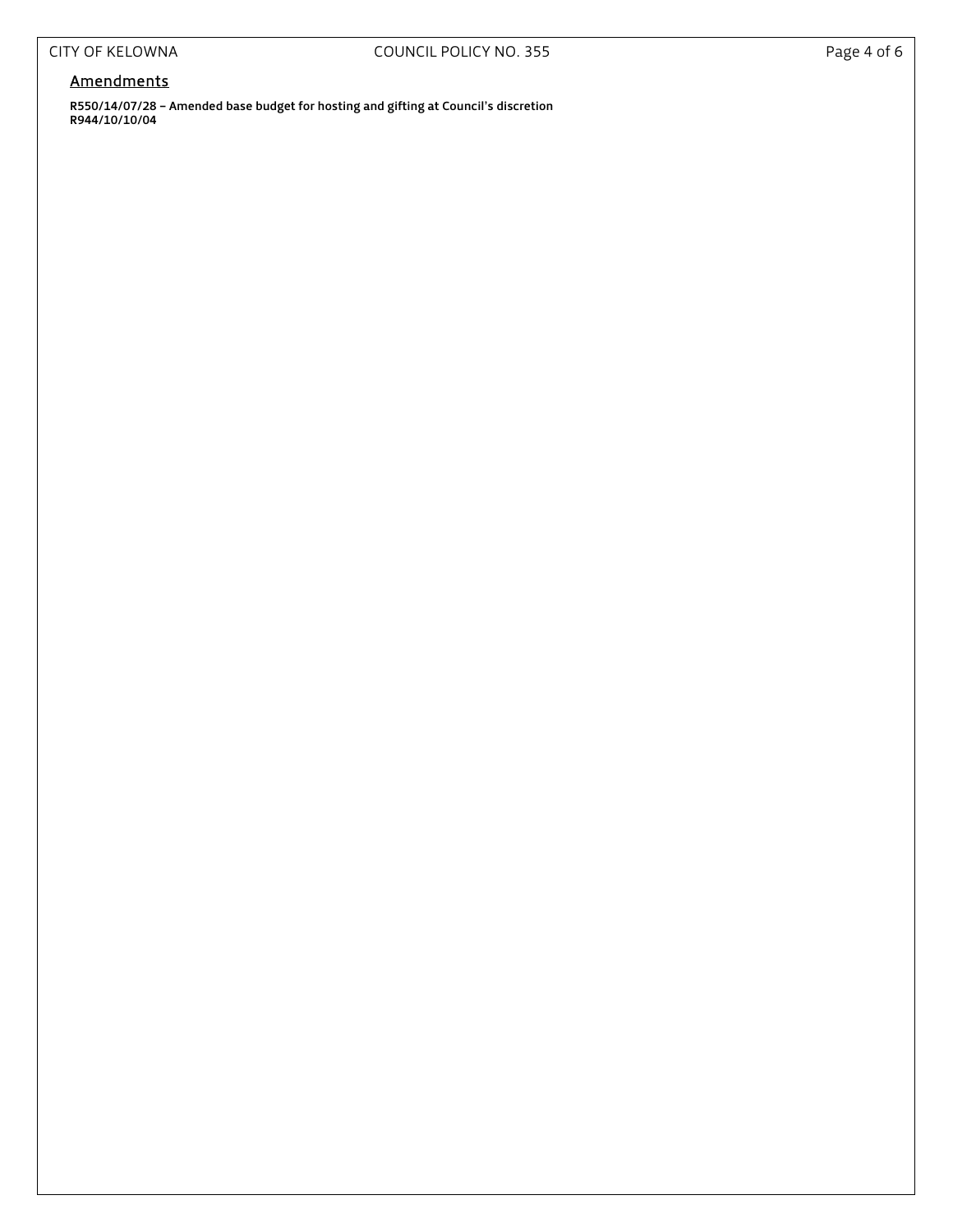## CITY OF KELOWNA COUNCIL POLICY NO. 355 Page 5 of 6

THIS AGREEMENT IS USED PURSUANT TO SISTER CITY POLICY 355

This agreement dated (*insert*)



**Sponsor Agreement**

between

**City of Kelowna (The City)**

**1435 Water Street, Kelowna, BC V1Y 1J4**

**Attention: Cultural Services Manager**

**and**

**(sponsor organization) (The Sponsor)**

**(address)**

**Attention: (name)**

Whereas:

The Sponsor has submitted a proposal to the City for the establishment of a Sister City relationship with (city) pursuant to Council Policy 355 (Sister City Policy); and

The City has, by Council resolution xxx on (date) approved the establishment of a Sister City relationship with (city) (the Sister City);

This agreement sets out the roles and responsibilities of the City and the Sponsor in fulfilling the objectives of the Sister City Policy and the Sister City relationship with (*city*).

- 1. The term of this agreement will be three (3) years commencing (date) and ending (date).
- 2. This Agreement may be renewed for an additional period of up to five (5) years, pursuant to the Sister City Policy.
- 3. This Agreement can be amended at any time by written agreement of the City and the Sponsor.
- 4. The Sponsor, as the lead organization responsible for the Sister City relationship, will fulfill the role of ambassador of international goodwill for the benefit of the City by:
	- a) creating cultural, educational, recreational and economic programs and activities which develop and promote interest in the Sister City and benefit the City of Kelowna;
	- b) assisting City officials when meeting with their counterparts from the Sister City and organizing local cross‐cultural events;
	- c) providing representation at official and community events and celebrations**;**
	- d) facilitating and fundraising for exchange visits between the City and the Sister City at least once every three (3) years;
	- e) providing volunteer and financial resources to support and fund the Sister City relationship;
	- f) responding to requests for information regarding the Sister City and the activities within the Sister City relationship; and
	- g) establishing an active working Committee which is inclusive and reflective of the City of Kelowna and which has provided for ongoing recruitment.
- 5. The Sponsor will, in administering the Sister City relationship:
	- a) provide documentation to the City verifying that the Sponsor is a registered British Columbia Society in good financial standing and that it has the authority, by resolution of its directors, to enter into this agreement;
	- b) demonstrate proof of insurance, satisfactory to the City;